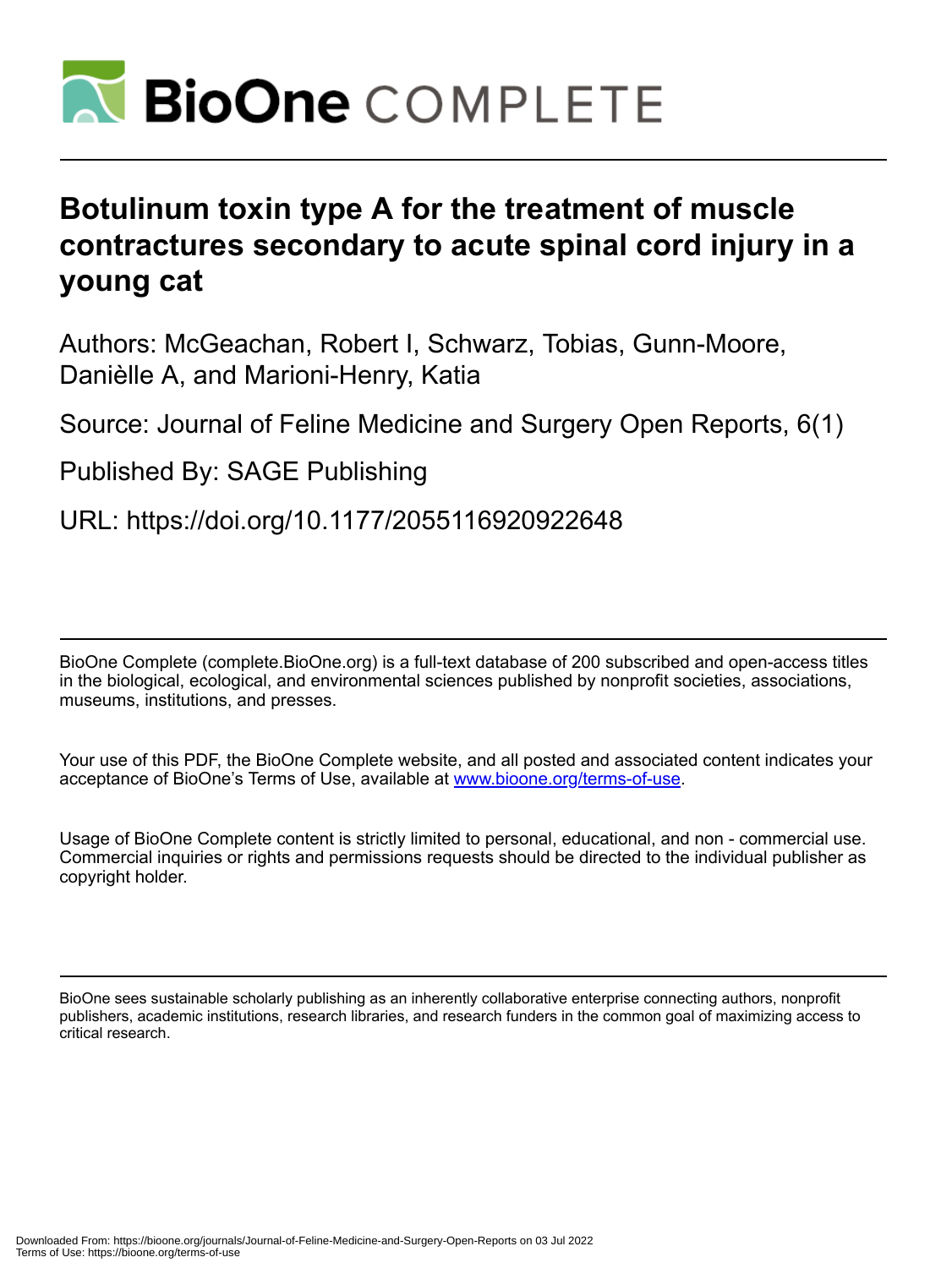Case Report





**Botulinum toxin type A for the treatment of muscle contractures secondary to acute spinal cord injury in a young cat**

DOI: 10.1177/2055116920922648 *Journal of Feline Medicine and Surgery Open Reports* 1–5 © The Author(s) 2020 Article reuse guidelines: [sagepub.com/journals-permissions](https://uk.sagepub.com/en-gb/journals-permissions) [journals.sagepub.com/home/jfmsopenreports](https://journals.sagepub.com/home/jfmsopenreports
)

This paper was handled and processed by the European Editorial Office (ISFM) for publication in *JFMS Open Reports*



# **Robert I McGeachan , Tobias Schwarz, Danièlle A Gunn-Moore and Katia Marioni-Henry**

## **Abstract**

*Case summary* A 4-month-old male entire domestic shorthair cat presented for sudden onset of right thoracic monoparesis following a fall; within 18h, the clinical signs progressed to non-ambulatory right hemiplegia with absent sensation in the distal right thoracic limb and left hemiparesis. MRI revealed changes consistent with a C6–C7 acute non-compressive nucleus pulposus extrusion with suspected secondary C5–C7 spinal cord haemorrhage. Rehabilitation exercises were started immediately after the diagnosis of acute spinal cord trauma. Sensation in the right thoracic limb improved and, with the help of a splint applied to that limb, the cat was ambulatory on all four limbs. Unfortunately, clinical signs started to progress over the course of 10 days. The cat developed progressive discomfort on manipulation of the right elbow and carpus, and a hyperflexion of the right carpus. Radiographs revealed no skeletal abnormalities. Muscle contractures were suspected. Under general anaesthesia the triceps and flexor muscles of the carpus and digits were injected with a total of 100U of botulinum toxin type A (BTX-A). No complications were associated with the procedure and 24h after the injection the carpal hyperflexion resolved.

*Relevance and novel information* The use of BTX-A to treat muscle contractures in human medicine is an established and increasingly used technique. For example, in subacute stroke patients with a non-functional arm, BTX-A forearm injection appears to prevent disabling finger stiffness, likely by minimising the development of contractures. Here, we demonstrate that intramuscular BTX-A is an effective treatment for acquired muscle contractures in a cat.

**Keywords:** Spinal cord injury; botulinum toxin; muscle contracture; Botox

**Accepted:** 2 April 2020

## **Introduction**

Muscle contracture is defined as 'the abnormal shortening of muscle tissue, rendering the muscle highly resistant to stretching'.1 Muscle contracture occurs as a result of muscle fibrosis, often the result of injury. In veterinary patients, acquired muscle contracture most commonly develops secondary to a traumatic event.2 Other causes of muscle contracture include, but are not limited to, compartment syndrome, infection, immune-mediated disease, circulatory insufficiency, eosinophilic myositis and myositis ossificans.3 Theoretically, any muscle can become affected, but canine and feline muscle contracture most commonly affects the quadriceps and infraspinatus. Less commonly affected muscles include the supraspinatus, teres minor, sartorius, gracilis and semitendinosus.<sup>4</sup> Contracture can cause permanent disability and is often associated with pain and lameness.

Treatment options and prognosis depend on the severity of the contracture and the muscle(s) affected. Conservative management involving physiotherapy and splinting can be effective in mild cases. However, severe cases of muscle contracture often require

Royal (Dick) School of Veterinary Studies and Roslin Institute, The University of Edinburgh, Hospital for Small Animals, Roslin, UK

**Corresponding author:**

Robert I McGeachan BVM&S, MScR, AFHEA, MRCVS, Royal (Dick) School of Veterinary Studies and Roslin Institute, The University of Edinburgh, Easter Bush, Roslin, Midlothian EH25 9RG, UK Email: rmcgeach@ed.ac.uk

 $0$ Creative Commons Non Commercial CC BY-NC: This article is distributed under the terms of the Creative Commons Attribution-NonCommercial 4.0 License (https://creativecommons.org/licenses/by-nc/4.0/) which permits non-commercial use, reproduction and distribution of the work without further permission provided the original work is attributed as specified on the SAGE and Open Access pages (https://us.sagepub.com/en-us/nam/open-access-at-sage).

Downloaded From: https://bioone.org/journals/Journal-of-Feline-Medicine-and-Surgery-Open-Reports on 03 Jul 2022 Terms of Use: https://bioone.org/terms-of-use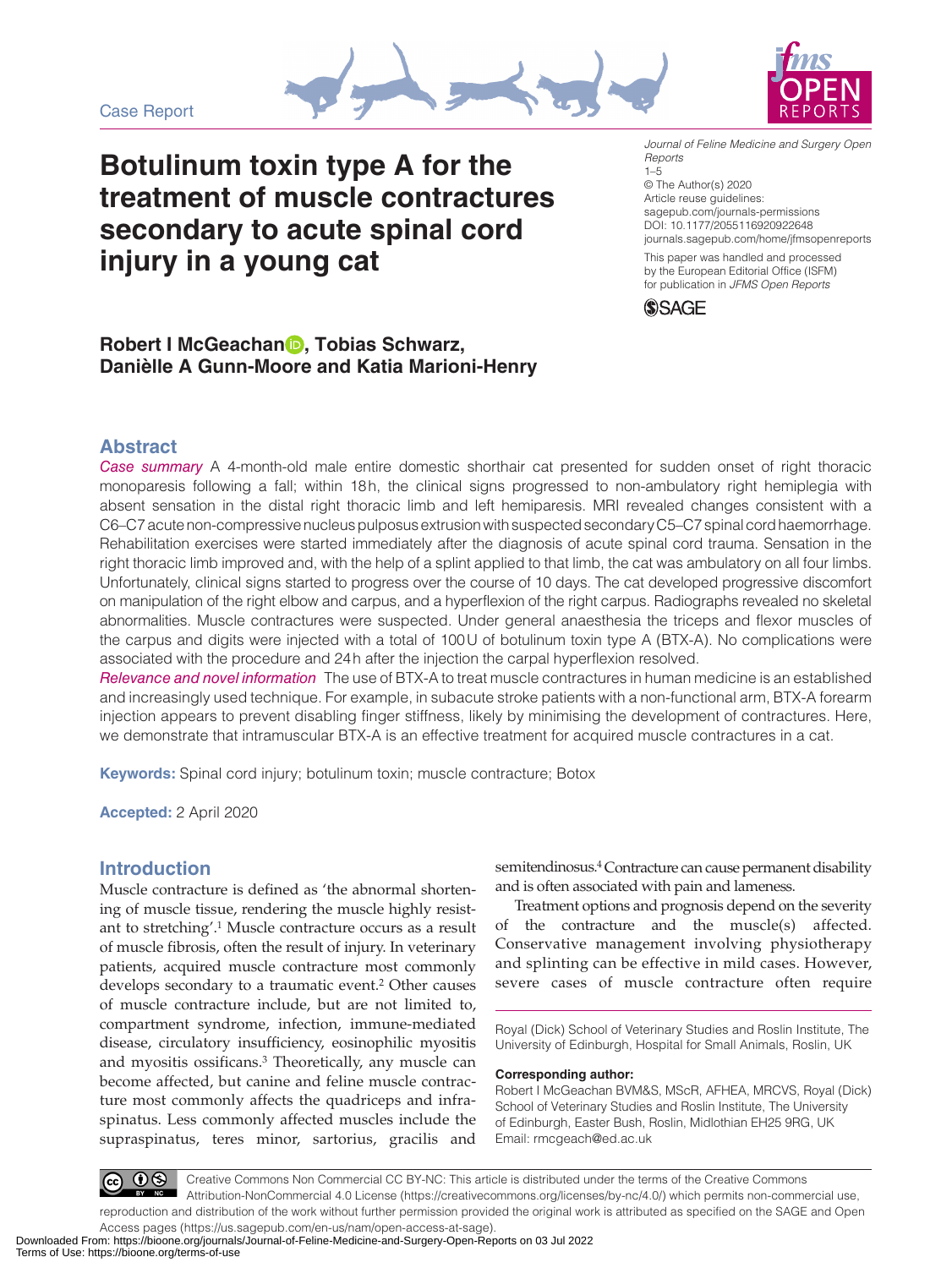treatments with a higher degree of morbidity and/or recurrence, such as tenectomy, myectomy, arthrodesis and amputation.4 There is therefore a demand for lower-risk treatments for severe muscle contracture in veterinary patients.

Clostridium botulinum produces seven serotypes of the neurotoxin: botulinum toxin (BTX) type A–G. These toxins inhibit acetylcholine exocytosis at the synaptic cleft in cholinergic nerve terminals preventing muscle contraction.5 However, there are some variations in their potency, duration of action and intracellular protein targets. BTX-A reduces muscular activity in a dosedependent manner, making it safe and predictable for therapeutic use.6,7

In this case report we describe the first successful use of intramuscular BTX-A to treat severe muscle contractures in a cat, where the alternative treatment option was amputation.

#### **Case description**

A 4-month-old male entire indoor-only domestic shorthair cat was referred to the Royal (Dick) School of Veterinary Studies' Neurology Service for acute onset of right thoracic monoparesis following a fall from a chair. Clinical signs progressed rapidly and within 18h the cat was unable to walk, with right hemiplegia, left hemiparesis and right Horner's syndrome. At this stage the patient was referred.

On presentation the cat was quiet, alert and responsive; vitals were within normal limits; and a large, firm bladder was evident on abdominal palpation. Neurological examination revealed anisocoria with a miotic right pupil, cervical hyperaesthesia, right hemiplegia, left hemiparesis, thoracic limb hypotonia, pelvic limb hypertonia, right thoracic limb areflexia, absent deep pain in the right thoracic limb below the elbow and pelvic limb hyperreflexia. Neurolocalisation was to the C6–T2 spinal segments, with lateralisation to the right. Differential diagnoses were trauma, vascular event and infectious/inflammatory disease (feline infectious peritonitis/toxoplasmosis).

An emergency CT scan (64-row multi-slice CT scanner; Somatom Definition AS) of the head and spine was performed shortly after admission; no structural abnormalities were identified to explain the clinical signs. Serum biochemistry and haematology identified no significant findings. An echocardiogram revealed trivial tricuspid regurgitation, no left atrial enlargement, no thrombus formation and good contractility. Activated partial thromboplastin time (APTT) and prothrombin time (PT) were within their respective reference intervals (RIs), and serum fibrinogen concentration was not increased: APTT 13.4 s (RI 10–20s); PT 10.2 s (RI 5–12 s); and fibrinogen 3.2  $g/l$  (RI 2–4  $g/l$ ). Testing for serum feline leukaemia virus antigen and feline

immunodeficiency virus antibody was negative (SNAP FIV/FeLV Combo Test; IDEXX). Serum IgG and IgM antibody titre testing for *Toxoplasma gondii* was negative (<50 [Biobest Laboratories, Edinburgh]). Serum analysis for feline coronavirus antibody titre by immunofluorescence assay (<10) and alpha1-acid glycoprotein by radial immunodiffusion assay  $(0.5g/l; RI 0.124-0.878 g/l)$  were both negative (Biobest Laboratories). Analysis of the cerebrospinal fluid (CSF) showed a total cell count of 39.6/  $\mu$ l (RI <5/ $\mu$ l) and a total protein concentration of 1.28 g/l (RI  $\leq$ 0.45 g/l). Cytology of the CSF fluid revealed increased red blood cells (RBCs) and scattered platelets. The nucleated cells were approximately 8/1000 RBCs and they comprised 30% non-degenerate neutrophils, 46% small and a few medium lymphocytes, 23% large mononuclear cells (monocytes and macrophages) and 1% eosinophils. One macrophage showed erythrophagocytosis; otherwise, cell morphology was unremarkable. No aetiological agents were seen. These findings were consistent with either local haemorrhage or blood contamination.

Based on history, neurological examination and investigations, a presumptive diagnosis of spinal cord trauma was made. Daily physiotherapy was initiated included passive range of motion (PROM) exercises. The patient was managed symptomatically with buprenorphine (20μg/kg IV q8h), dexamethasone (0.1mg/kg IV q24h, increased to 0.2mg/kg on result of negative *T gondii*), clindamycin (25mg/kg PO q8h, withdrawn on result of negative toxoplasma), ranitidine (2mg/kg IV q12h) and prazocin (250μg/kg PO q8h) to aid frequent bladder expressions. Lactulose and enemas containing sodium citrate (450mg) and sodium alkylsulfoacetate (45mg [Micralax; RPH Pharmaceuticals]) were used to manage faecal retention.

Seven days after the initial trauma the patient failed to show significant signs of improvement and appeared to have persistent cervical hyperaesthesia, despite analgesia and physiotherapy. Pre- and post-contrast MRI (3Philips Intera 1.5-T Pulsar System; Philips Medical Systems) study of the cervical and thoracic spine and brain was performed. All visible intervertebral discs showed normal T2 fluid intensity (Figure 1a). At C6–C7 the intervertebral disc was protruding into the mid-ventral vertebral canal, causing thinning of the subarachnoid space circumferentially and mild dorsal cord deviation (Figure 1b,c). Extending from C5–C6 to cranial C7, the spinal cord contained a large area of T1, T2 and T2\* hyperintensity, with only the left dorsolateral aspect of the cord unaffected. In the same area, there was marked contrast enhancement of the right lateral aspect of the spinal cord (Figure 1d). MRI findings were therefore consistent with a C6–C7 acute non-compressive nucleus pulposus extrusion with secondary C5–C7 spinal cord chronic haemorrhage. The contrast enhancement was considered to be most likely due to vascular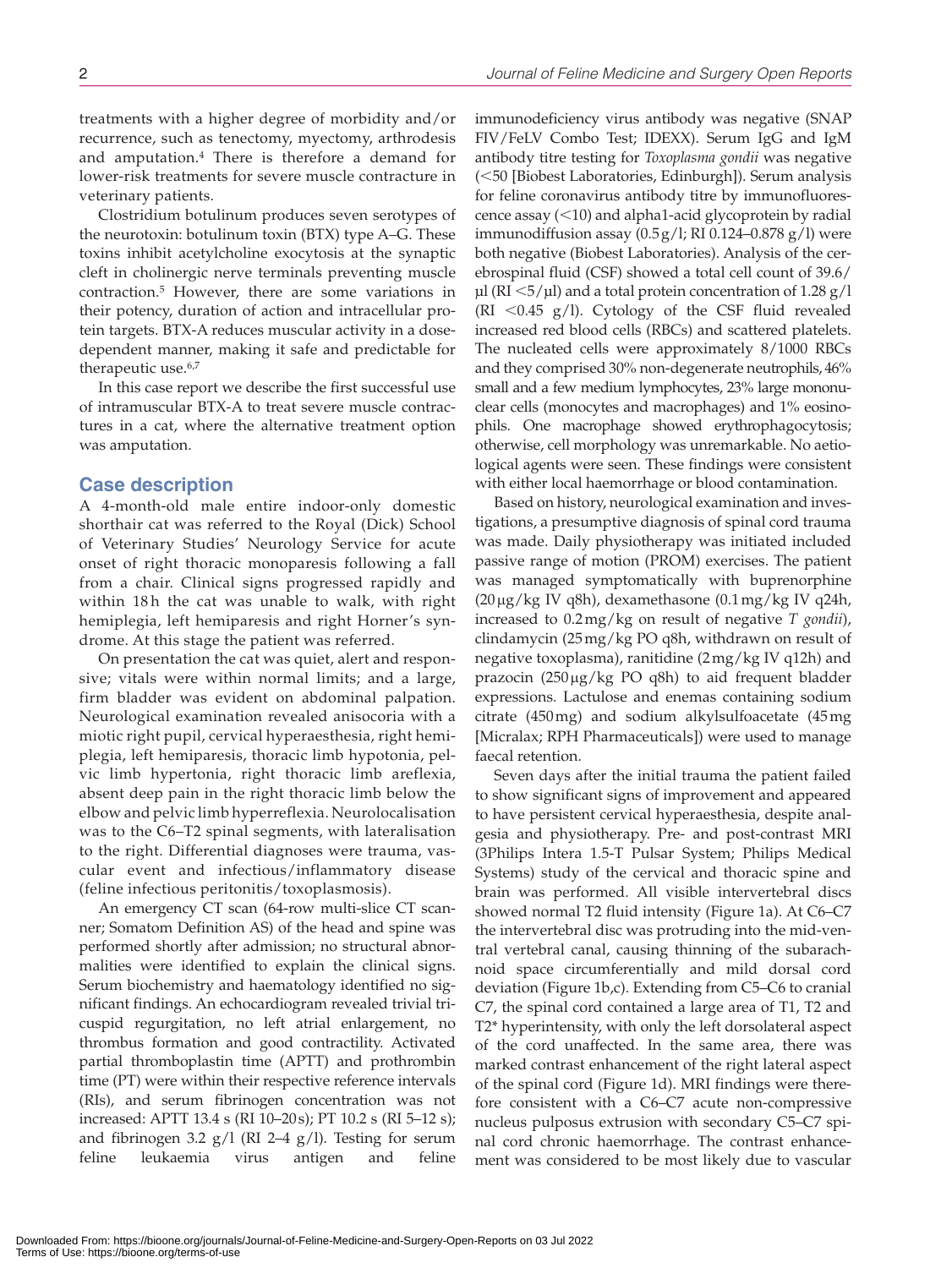

**Figure 1** MRI study of the cervical spine. (a) T2-weighted (T2W) sagittal image demonstrates that all visible intervertebral discs have normal T2 fluid intensity and a T2 hyperintensity extending from C5–C6 to cranial C7. (b) T2W and (c) T1-weighted (T1W) transverse images demonstrate the C6–C7 intervertebral disc protruding into the mid-ventral vertebral canal, causing thinning of the subarachnoid space circumferentially and mild dorsal spinal cord deviation. (d) T1W transverse image post-contrast demonstrates marked contrast enhancement of the right lateral aspect of the spinal cord in the area of T2 hyperintensity

damage, inflammation secondary to the trauma and chronic haemorrhage. CSF analysis was repeated 7 days post-trauma and was consistent with normal CSF: total cell count  $0$  (RI  $\lt 5$ /µl) and total protein concentration 0.35 g/l (RI <0.45 g/l), suggesting resolution of the previously suspected subarachnoid haemorrhage.

Following MRI, a splint was applied to the right thoracic limb to prevent knuckling and abrasion of the dorsal paw, and to assist ambulation. By 10 days post-trauma the anisocoria, cervical hyperaesthesia, left-sided paresis and postural deficits, pelvic limb hypertonus, and faecal and urinary retention had resolved. The kitten was able to run, jump and climb. However, the distal right thoracic limb was still paralysed, and over the preceding 10 days progressive contracture of the right carpus developed. PROM exercises elicited pain on extension of the carpus and flexion of the elbow, preventing the physiotherapy from being performed effectively. Splints were trialled, but they also

elicited discomfort. Radiographs of the thoracic limbs were taken. No soft tissue abnormalities were detected. An 18° lateral deviation of the right carpus was evident, causing narrowing of the radiocarpal joint space affecting primarily the intermedioradial carpal bone. This was consistent with suspected contracture of the triceps and flexor muscles of the carpus and digits.

The contracture resulted in the development of a non-weightbearing carpal hyperflexion (Figure 2). Amputation of the limb or a therapeutic trial with BTX were discussed; the owners elected for the latter. Under general anaesthesia, 90 units of BTX type A (BTX-A [Botox Cosmetic; Allergan]) were injected into the flexor muscles of carpus and digits, and 10 units into the triceps. The dose was similar to what has previously been shown to be safe in cats in an experimental study.8 The aim of the treatment was to alleviate discomfort and reduce the muscle spasticity, allowing the use of a brace and physiotherapy to be performed.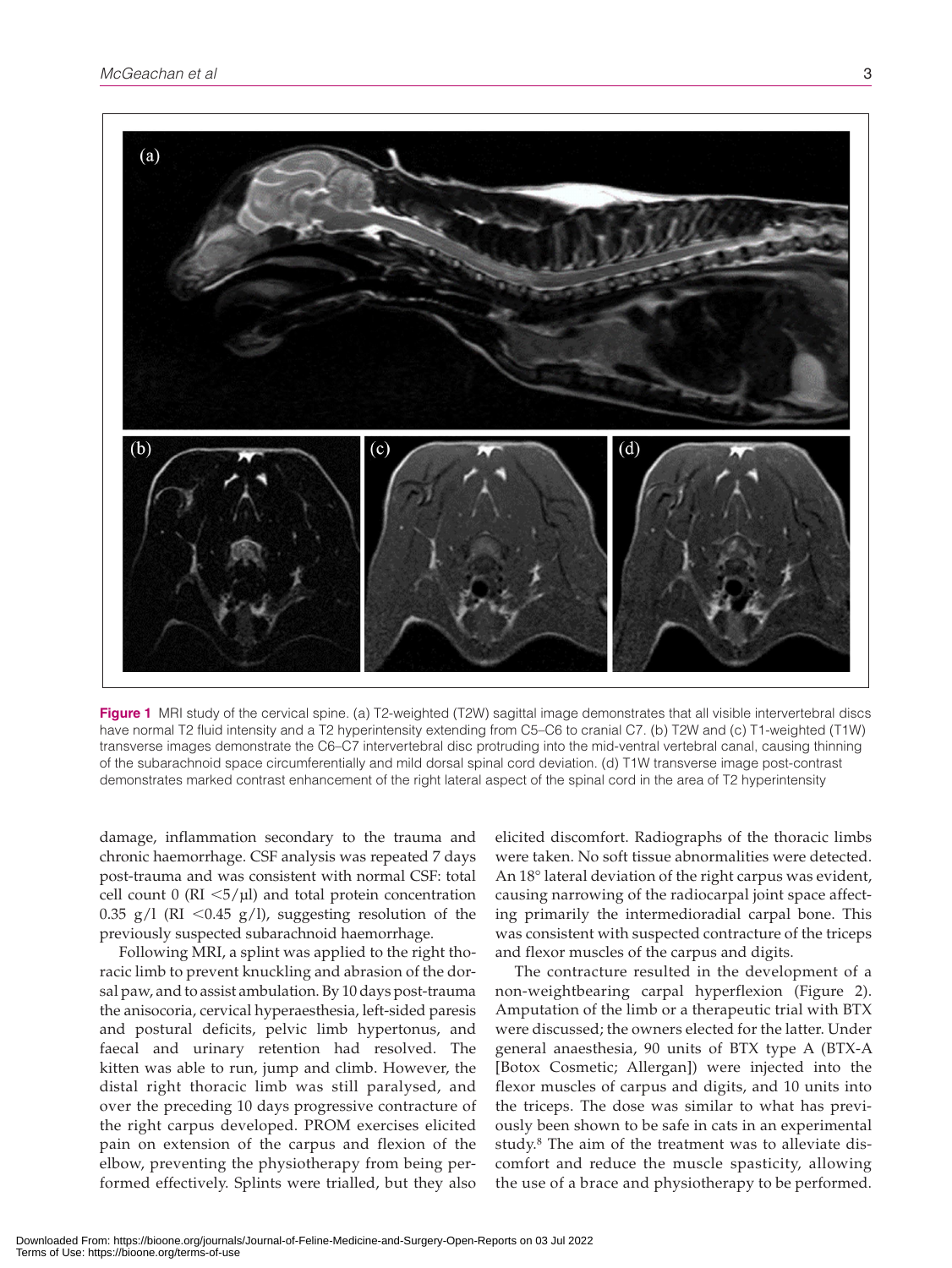

**Figure 2** Photograph demonstrating non-weightbearing carpal hyperflexion, secondary to severe muscle contracture

The patient was monitored in hospital for 48 h after the treatment; there were no adverse clinical reactions. The cat was discharged with a splint to aid ambulation; the owners were instructed to change the splint daily and perform daily physiotherapy.

At a re-check 8 days post-BTX-A treatment the owners perceived the cat to be pain-free and ambulating well with support from the splint. The owners were managing well with the daily splint changes and rehabilitation exercises, although they reported that the cat resented the removal of the tape that kept the splint in place. Examination showed erythema where the tape was applied. The tape was replaced with a custom-made brace made with a spoon splint and Velcro straps. Repeat neurological examination showed that in the right thoracic limb postural reactions were still absent, sensation was decreased but now present at the second and fifth digit, and the muscle contractions had resolved but muscle tone was decreased. The postural reactions and tone in the other limbs were now normal. Mild hyperaesthesia of the cervical, epaxial and shoulder muscles was present, but there was a greatly improved level of comfort on manipulation of neck, right shoulder, elbow and carpus vs before BTX-A treatment. The owners reported that the cat was very active; we suspected that the neck and shoulder muscles were subjected to an increased

load secondary to the reduced tone and function of the injected muscles of the right thoracic limb.

The cat continued to make a clinical improvement. At 6 months post-BTX-A treatment, sensation was present but still decreased on the distal right thoracic limb. The right triceps brachii muscle was atrophied and a mild increase in muscle tone had returned. However, normal mobility was not impeded and the cat was pain free and able to place its right thoracic paw in a normal position when ambulating, only requiring support from the splint after prolonged periods of exercise (see the video in the supplementary material). The residual clinical signs did not appear to be affecting its quality of life.

#### **Discussion**

The first published report documenting the therapeutic use of BTX-A was in 1981, to treat strabismus in human patients.9 Since then, the use of BTX-A as a therapeutic agent in human medicine has grown dramatically and has been shown to successfully treat a range of diseases. Most relevant to this case report, BTX-A is now a relatively well-established technique to treat spasticity and contracture in human medicine. For example, in subacute human stroke patients, early intramuscular BTX-A injection has been shown to prevent the development of disabling finger flexor stiffness over a 6-month period, most likely by attenuating the development of muscle contractures.10 Furthermore, in children with cerebral palsy, BTX-A injections into spastic or dystonic muscles have been shown to reduce pain and deformity and decrease the need for surgical intervention.<sup>11</sup>

The therapeutic use of BTX-A in veterinary medicine is less well documented, with limited literature. A randomised, double-blind, placebo-controlled clinical trial by Heikkilä et al demonstrated that intra-articular injection of BTX-A may reduce pain in dogs with chronic osteoarthritis.12 However, these results were unrepeatable in a recent and similarly designed study.13 Injection of BTX-A into the muscularis layer of the pylorus has been shown to improve gastric emptying in a Toy Australian Shepherd dog with a functional pyloric outflow obstruction that was refractory to prokinetic therapy.14 Furthermore, radiation therapyinduced myokymia and neuromyotonia in a Maltese was well controlled with BTX-A injections into the affected muscles.15 Most comparable to this case report, Bright et al describe a case where an 11-week-old domestic shorthair cat presented with tarsal arthrogryposis and 20U of BTX-A was injected into the gastrocnemius.16 However, 14 days later there was minimal improvement in range of motion  $(-5)$  and partial tarsal arthrodesis and calcaneal tendon lengthening was subsequently performed. Two factors may have contributed to the failure of treatment in this previous case report. First, a lower dose of BTX-A was used when compared with this current case (20 U vs